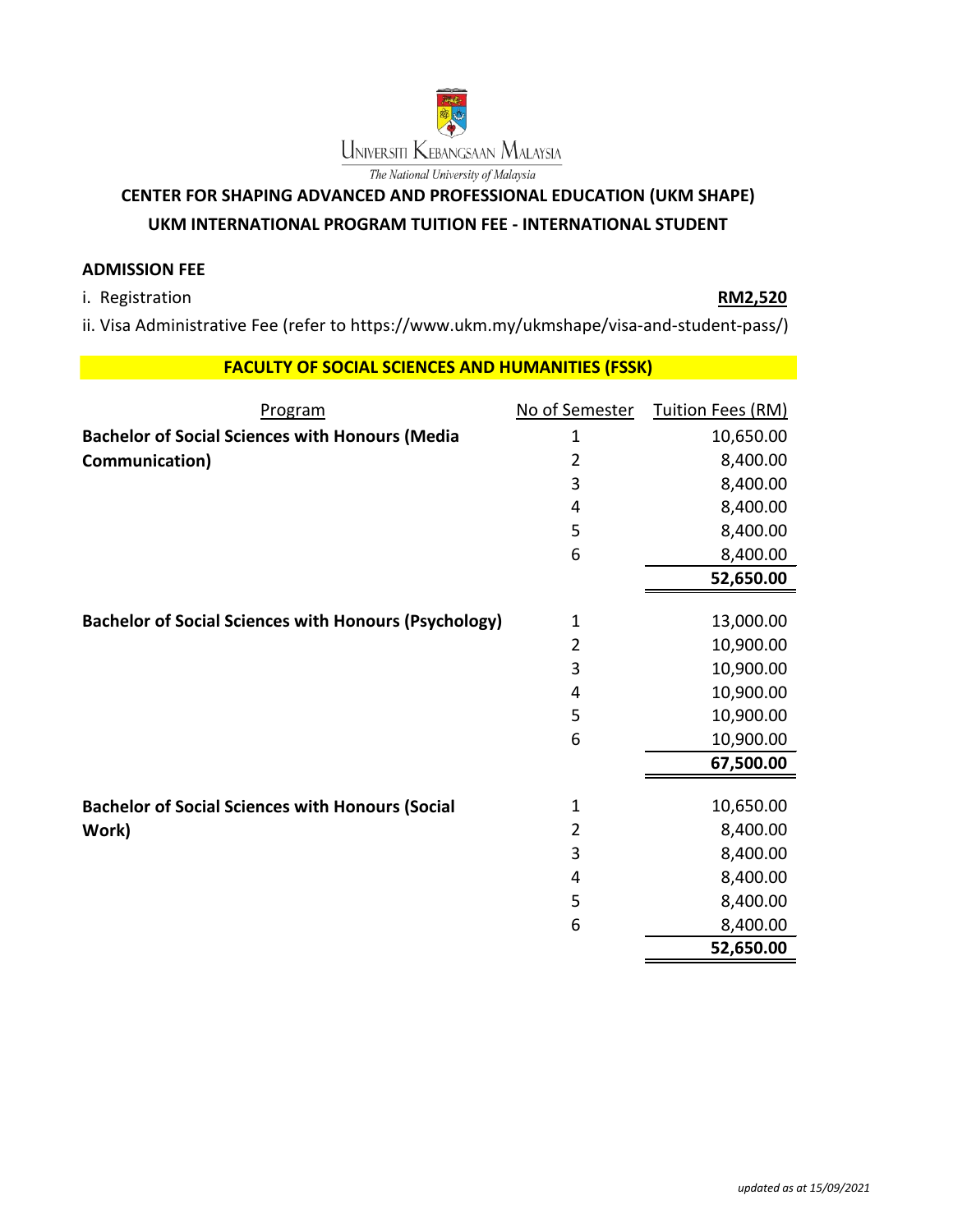| $\overline{2}$<br>8,400.00<br>3<br>8,400.00<br>8,400.00<br>4<br>5<br>8,400.00<br>6<br>8,400.00<br>52,650.00<br>$\mathbf 1$<br>10,650.00<br><b>Bachelor of Social Sciences with Honours</b><br>$\overline{2}$<br>8,400.00<br>(Developmental Science)<br>3<br>8,400.00<br>8,400.00<br>4<br>5<br>8,400.00<br>6<br>8,400.00<br>52,650.00<br><b>Bachelor of Social Sciences with Honours (Political</b><br>10,650.00<br>1<br>$\overline{2}$<br>8,400.00<br>science)<br>3<br>8,400.00<br>8,400.00<br>4<br>5<br>8,400.00<br>6<br>8,400.00<br>52,650.00<br><b>Bachelor of Social Sciences with Honours</b><br>10,650.00<br>1<br>$\overline{2}$<br>8,400.00<br>(Antropology & Sociology)<br>3<br>8,400.00<br>8,400.00<br>4<br>5<br>8,400.00<br>6<br>8,400.00<br>52,650.00<br><b>Bachelor of Social Sciences with Honours (Linguistic)</b><br>10,650.00<br>1<br>$\overline{2}$<br>8,400.00<br>3<br>8,400.00<br>8,400.00<br>4<br>8,400.00<br>5<br>6<br>8,400.00<br>52,650.00 | <b>Bachelor of Social Sciences with Honours (Geography)</b> | $\mathbf 1$ | 10,650.00 |
|-------------------------------------------------------------------------------------------------------------------------------------------------------------------------------------------------------------------------------------------------------------------------------------------------------------------------------------------------------------------------------------------------------------------------------------------------------------------------------------------------------------------------------------------------------------------------------------------------------------------------------------------------------------------------------------------------------------------------------------------------------------------------------------------------------------------------------------------------------------------------------------------------------------------------------------------------------------------|-------------------------------------------------------------|-------------|-----------|
|                                                                                                                                                                                                                                                                                                                                                                                                                                                                                                                                                                                                                                                                                                                                                                                                                                                                                                                                                                   |                                                             |             |           |
|                                                                                                                                                                                                                                                                                                                                                                                                                                                                                                                                                                                                                                                                                                                                                                                                                                                                                                                                                                   |                                                             |             |           |
|                                                                                                                                                                                                                                                                                                                                                                                                                                                                                                                                                                                                                                                                                                                                                                                                                                                                                                                                                                   |                                                             |             |           |
|                                                                                                                                                                                                                                                                                                                                                                                                                                                                                                                                                                                                                                                                                                                                                                                                                                                                                                                                                                   |                                                             |             |           |
|                                                                                                                                                                                                                                                                                                                                                                                                                                                                                                                                                                                                                                                                                                                                                                                                                                                                                                                                                                   |                                                             |             |           |
|                                                                                                                                                                                                                                                                                                                                                                                                                                                                                                                                                                                                                                                                                                                                                                                                                                                                                                                                                                   |                                                             |             |           |
|                                                                                                                                                                                                                                                                                                                                                                                                                                                                                                                                                                                                                                                                                                                                                                                                                                                                                                                                                                   |                                                             |             |           |
|                                                                                                                                                                                                                                                                                                                                                                                                                                                                                                                                                                                                                                                                                                                                                                                                                                                                                                                                                                   |                                                             |             |           |
|                                                                                                                                                                                                                                                                                                                                                                                                                                                                                                                                                                                                                                                                                                                                                                                                                                                                                                                                                                   |                                                             |             |           |
|                                                                                                                                                                                                                                                                                                                                                                                                                                                                                                                                                                                                                                                                                                                                                                                                                                                                                                                                                                   |                                                             |             |           |
|                                                                                                                                                                                                                                                                                                                                                                                                                                                                                                                                                                                                                                                                                                                                                                                                                                                                                                                                                                   |                                                             |             |           |
|                                                                                                                                                                                                                                                                                                                                                                                                                                                                                                                                                                                                                                                                                                                                                                                                                                                                                                                                                                   |                                                             |             |           |
|                                                                                                                                                                                                                                                                                                                                                                                                                                                                                                                                                                                                                                                                                                                                                                                                                                                                                                                                                                   |                                                             |             |           |
|                                                                                                                                                                                                                                                                                                                                                                                                                                                                                                                                                                                                                                                                                                                                                                                                                                                                                                                                                                   |                                                             |             |           |
|                                                                                                                                                                                                                                                                                                                                                                                                                                                                                                                                                                                                                                                                                                                                                                                                                                                                                                                                                                   |                                                             |             |           |
|                                                                                                                                                                                                                                                                                                                                                                                                                                                                                                                                                                                                                                                                                                                                                                                                                                                                                                                                                                   |                                                             |             |           |
|                                                                                                                                                                                                                                                                                                                                                                                                                                                                                                                                                                                                                                                                                                                                                                                                                                                                                                                                                                   |                                                             |             |           |
|                                                                                                                                                                                                                                                                                                                                                                                                                                                                                                                                                                                                                                                                                                                                                                                                                                                                                                                                                                   |                                                             |             |           |
|                                                                                                                                                                                                                                                                                                                                                                                                                                                                                                                                                                                                                                                                                                                                                                                                                                                                                                                                                                   |                                                             |             |           |
|                                                                                                                                                                                                                                                                                                                                                                                                                                                                                                                                                                                                                                                                                                                                                                                                                                                                                                                                                                   |                                                             |             |           |
|                                                                                                                                                                                                                                                                                                                                                                                                                                                                                                                                                                                                                                                                                                                                                                                                                                                                                                                                                                   |                                                             |             |           |
|                                                                                                                                                                                                                                                                                                                                                                                                                                                                                                                                                                                                                                                                                                                                                                                                                                                                                                                                                                   |                                                             |             |           |
|                                                                                                                                                                                                                                                                                                                                                                                                                                                                                                                                                                                                                                                                                                                                                                                                                                                                                                                                                                   |                                                             |             |           |
|                                                                                                                                                                                                                                                                                                                                                                                                                                                                                                                                                                                                                                                                                                                                                                                                                                                                                                                                                                   |                                                             |             |           |
|                                                                                                                                                                                                                                                                                                                                                                                                                                                                                                                                                                                                                                                                                                                                                                                                                                                                                                                                                                   |                                                             |             |           |
|                                                                                                                                                                                                                                                                                                                                                                                                                                                                                                                                                                                                                                                                                                                                                                                                                                                                                                                                                                   |                                                             |             |           |
|                                                                                                                                                                                                                                                                                                                                                                                                                                                                                                                                                                                                                                                                                                                                                                                                                                                                                                                                                                   |                                                             |             |           |
|                                                                                                                                                                                                                                                                                                                                                                                                                                                                                                                                                                                                                                                                                                                                                                                                                                                                                                                                                                   |                                                             |             |           |
|                                                                                                                                                                                                                                                                                                                                                                                                                                                                                                                                                                                                                                                                                                                                                                                                                                                                                                                                                                   |                                                             |             |           |
|                                                                                                                                                                                                                                                                                                                                                                                                                                                                                                                                                                                                                                                                                                                                                                                                                                                                                                                                                                   |                                                             |             |           |
|                                                                                                                                                                                                                                                                                                                                                                                                                                                                                                                                                                                                                                                                                                                                                                                                                                                                                                                                                                   |                                                             |             |           |
|                                                                                                                                                                                                                                                                                                                                                                                                                                                                                                                                                                                                                                                                                                                                                                                                                                                                                                                                                                   |                                                             |             |           |
|                                                                                                                                                                                                                                                                                                                                                                                                                                                                                                                                                                                                                                                                                                                                                                                                                                                                                                                                                                   |                                                             |             |           |
|                                                                                                                                                                                                                                                                                                                                                                                                                                                                                                                                                                                                                                                                                                                                                                                                                                                                                                                                                                   |                                                             |             |           |
|                                                                                                                                                                                                                                                                                                                                                                                                                                                                                                                                                                                                                                                                                                                                                                                                                                                                                                                                                                   |                                                             |             |           |